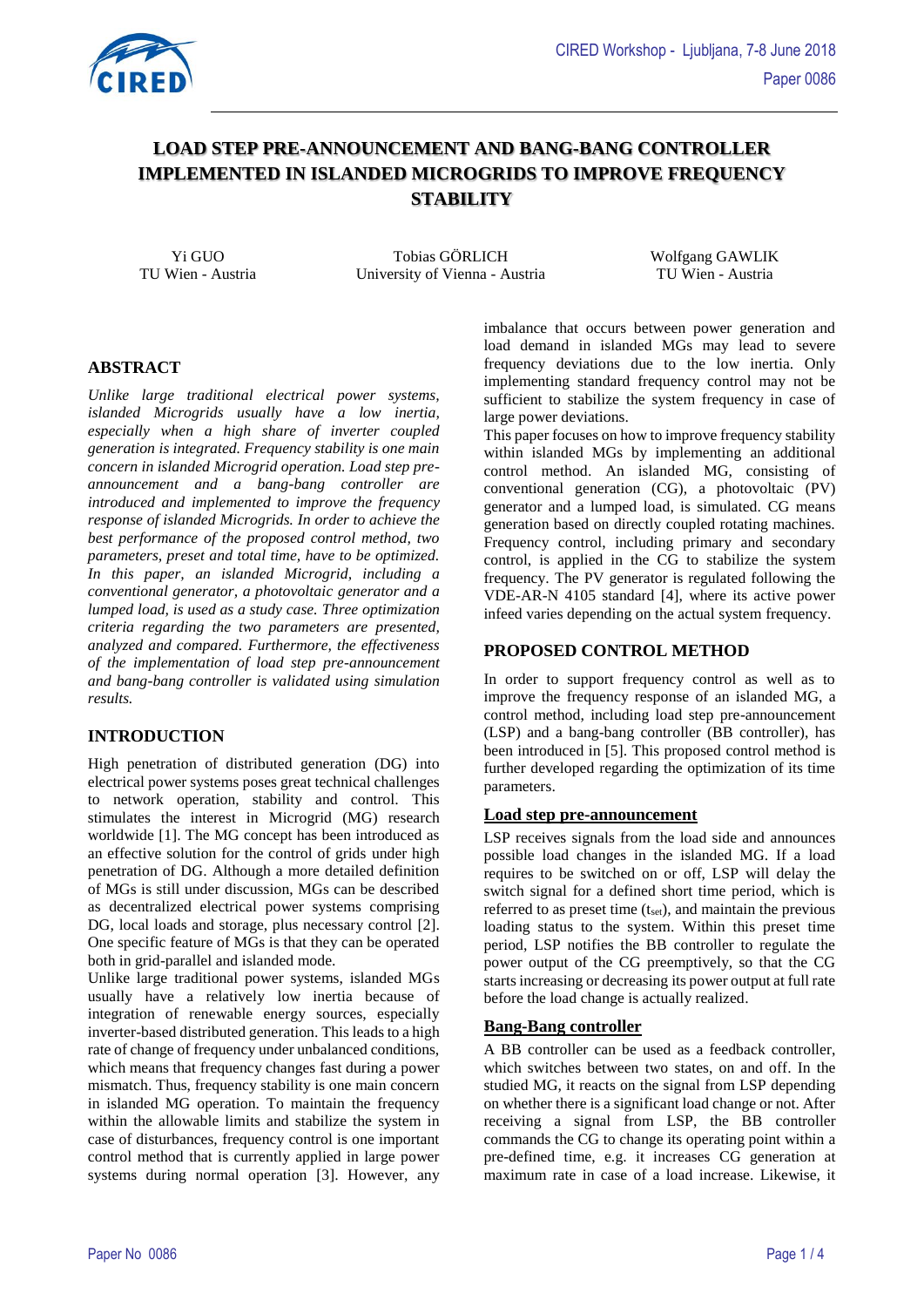



Activated



<span id="page-1-0"></span>requires the CG to start decreasing its power output when a load decrease is announced by LSP. If no load change signal is sent, the BB controller does not take any additional control action. However, in order to avoid any instability that may occur and not to interfere with the function of primary and secondary control, the BB controller should only be active within a certain time period and a secure limit. In this way, the rapid change in power generation will not trigger over- or underfrequency protection of the CG, cause disconnection of the PV generation or lead to load shedding actions.

# **Time parameters and limitations**

Preset time is one important parameter that defines the effect of the proposed control method. Unlike proposed in [5] that both LSP and BB controller work only within the preset time period, the BB control signal may last longer than t<sub>set</sub> in this investigation. This means that the control signal will not necessarily stop when the load change occurs. The operating time of the BB controller, which includes the preset time and an additional time period, is called total time  $(t_{total})$ . The active time ranges of LSP and BB controller are shown in [Figure 1.](#page-1-0) When preset time runs out, load step will be released by LSP. Due to the extension of its activation time, the BB controller stays active after the load change is realized. When the total time period is over, the BB controller will be deactivated and the CG will work again in its normal operation mode. The total time of the BB controller is the second important time parameter along with preset time. It can vary from several up to hundreds of milliseconds. Preset and total time should be set individually depending on the properties of the system.

LSP and BB controller should support the frequency stability of islanded MGs while not causing other instability issues as stated above. Therefore, a secure frequency limit should be set up for activating the BB controller. For instance, a pre-defined activation time of the BB controller  $(t_{total})$  that can lead to a frequency drop

below 49 Hz is not allowed to avoid the under-frequency load shedding (UFLS) scheme defined in [6]. For the upper frequency limit, 51.5 Hz is used in line with the frequency-dependent active power characteristic determined by the German VDE-AR-N 4105 standard [4] to avoid PV disconnection caused by over-frequency.

#### **OPTIMIZATION CRITERIA**

As mentioned in the previous section, preset and total time of LSP and BB controller determine when the load step is about to be released, how much the CG active power is increased or decreased before the load change, how much active power change of the CG is realized during the entire total time, and the magnitude of frequency deviation. The selection of these two time parameters influences the control effect of the proposed control method. Both optimal preset and total time are influenced by dynamics and share of CG. Determining optimal time parameters for the proposed control method is achieved through three criteria.

# **Criterion 1**

The frequency responses during the dynamic simulations of the islanded MG under different shares of PV are observed depending on the time parameter settings. As presented in [Figure 2,](#page-2-0) the frequency deviation band is calculated as the difference between maximum and minimum frequency ( $f_{\text{max}}$  and  $f_{\text{min}}$ ) that occurred in the whole dynamic frequency response,

 $f_{band} = f_{max} - f_{min}$  (1)

For the first criterion, the smallest value of the frequency deviation band (fband) is sought-after. The smaller this frequency band between maximum and minimum frequency is, the better the dynamic behavior of the islanded MG is in case of a load change.

# **Criterion 2**

The area between final frequency at quasi-steady state f<sub>qss</sub>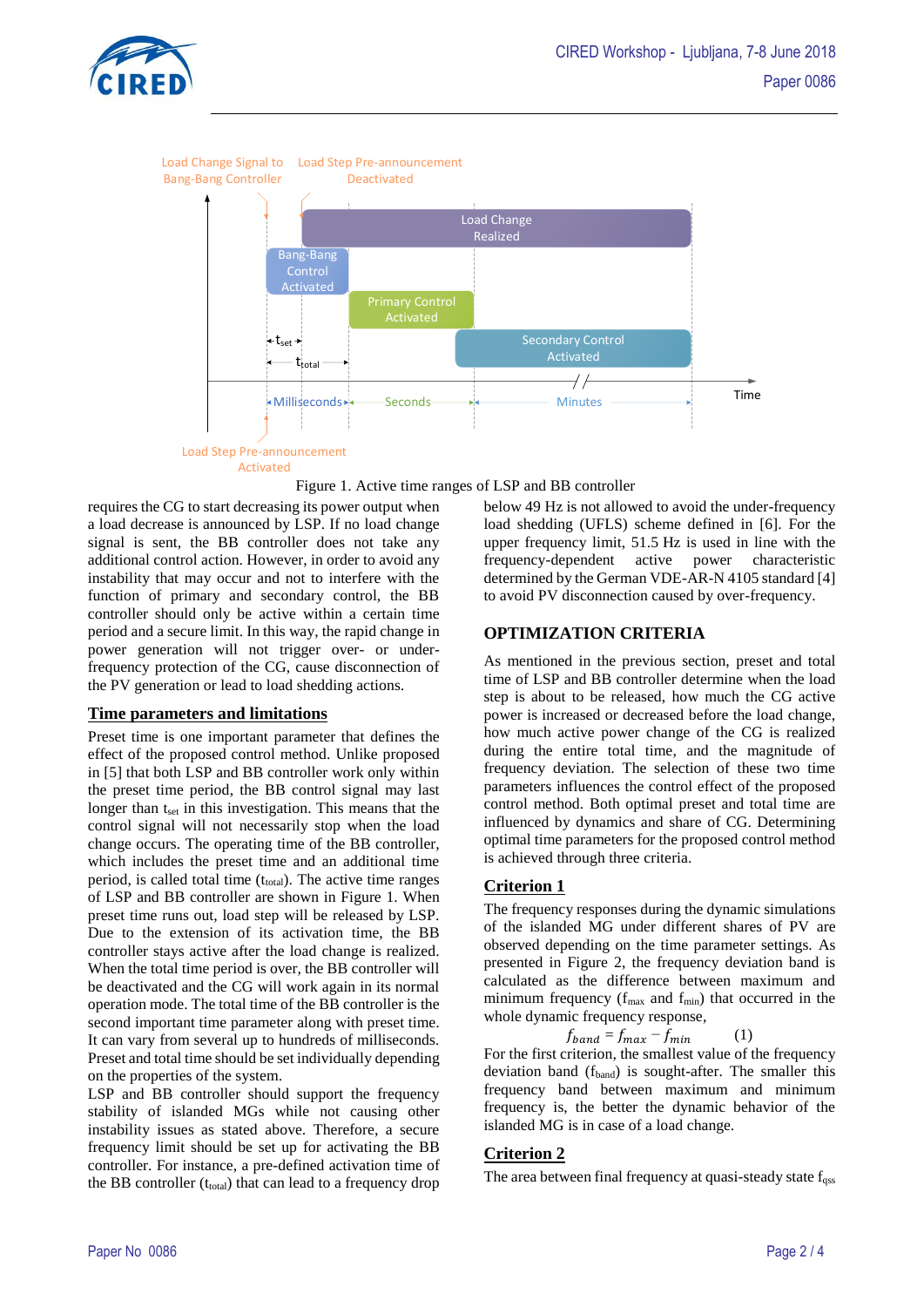

after primary control and actual frequency f(t) in the time interval from when the load change occurs until the end of primary control tqss is calculated. This frequency deviation area is marked as the red shaded regions in [Figure 2.](#page-2-0) Since negative regions could cancel out positive regions in the integral, the square of the frequency difference between system frequency and frequency at quasi-steady state is integrated. So,

$$
c_{area} = \int_0^{t_{qss}} [f(t) - f_{qss}]^2 dt \tag{2}
$$

where c<sub>area</sub> represents the size of the frequency deviation area after a load change. The optimal setting of time parameters regarding criterion 2 is, thus, determined by the smallest frequency deviation area index c<sub>area</sub>.



# <span id="page-2-0"></span>**Criterion 3**

The third criterion combines criteria 1 and 2 and searches for the smallest sum of frequency deviation band and frequency deviation area index. Since the units of frequency deviation band and frequency deviation area index are different, it is necessary to use a reference value. Hence,

$$
c_{sum} = \frac{f_{band}}{f_{band-ref}} + \frac{c_{area}}{c_{area-ref}}
$$
(3)

where fband−ref and carea−ref are the frequency deviation band and the frequency deviation area index recorded in simulations of the islanded MG without LSP and BB controller, which is equivalent to that the preset and total time are 0.

In criterion 3,  $c_{\text{sum}}$  is the sum index of these two relative values and, corresponding to criterion 1 and 2, its minimum value indicates the optimal time parameters of the proposed control method.

# **DYNAMIC SIMULATIONS**

The islanded MG is simulated in per unit (p.u.) system. The total size of the islanded MG, which is defined by the maximum load demand to be served, is used as the base value. As an example, the islanded MG with a 25% share of PV and 75% share of CG is assumed to supply 0.5 p.u. load initially at nominal frequency and undergo a 0.15 p.u. load increase at  $t = 0$ . Combinations of preset and total time in 10 ms steps are tested in this exemplary MG. Since similar optimal preset and total time are found following the three criteria, only the simulation results of criterion 3 are presented in [Figure 3.](#page-2-1)

Among the results, the areas, where either maximum frequency is above 51.5 Hz or minimum frequency is below 49 Hz, are removed for a better overview. As described in the previous section, the smallest  $c<sub>sum</sub>$ defines the optimal setting of preset and total time. It equals 0.35, which is 17.5% of the reference value of the sum index  $c_{\text{sum-ref}} = 2$ . As can be seen, this is the case for preset time being 80 ms and total time being 200 ms, respectively.



<span id="page-2-1"></span>Figure 3. Optimization of time parameters (criterion 3) To illustrate this, dynamic simulations of the exemplary MG introduced above with different settings of time parameters as listed out i[n Table 1](#page-2-2) are shown in [Figure 4.](#page-3-0)

Table 1. Settings of time parameters in 4 test cases

<span id="page-2-2"></span>

| <b>Test cases</b> | <b>Parameters</b>                                                   |
|-------------------|---------------------------------------------------------------------|
| Case 1            | $t_{\text{set}} = t_{\text{total}} = 0$ ms                          |
| Case 2            | $t_{\text{set}} = t_{\text{total}} = 40 \text{ ms}$                 |
| Case 3            | $t_{\text{set}} = t_{\text{total}} = 80 \text{ ms}$                 |
| Case 4            | $t_{\text{set}} = 80 \text{ ms}, t_{\text{total}} = 200 \text{ ms}$ |

The blue dashed line in the diagram presents the dynamic behavior of the islanded MG only with frequency control (case 1). The red dash-dotted, yellow dotted and purple solid lines illustrate the dynamic behavior of the MG implementing frequency control as well as LSP and BB controller. The red and yellow lines indicate the dynamic behavior of the MG for cases 2 and 3 ( $t_{\text{set}} = t_{\text{total}}$ ). The purple line shows the optimal dynamic behavior of the MG with the optimal time parameters determined by criterion 3 (case 4).

As shown i[n Figure 4,](#page-3-0) a frequency drop to approximately 48.2 Hz in the islanded MG only with frequency control is caused by a 0.15 p.u. positive load step (blue dashed line). This can result in load shedding actions to support the frequency stability. In case 2, where the MG includes LSP and BB controller (red dash-dotted line), the CG is controlled by the BB controller to start to ramp up 40 ms before the load is released. The system frequency